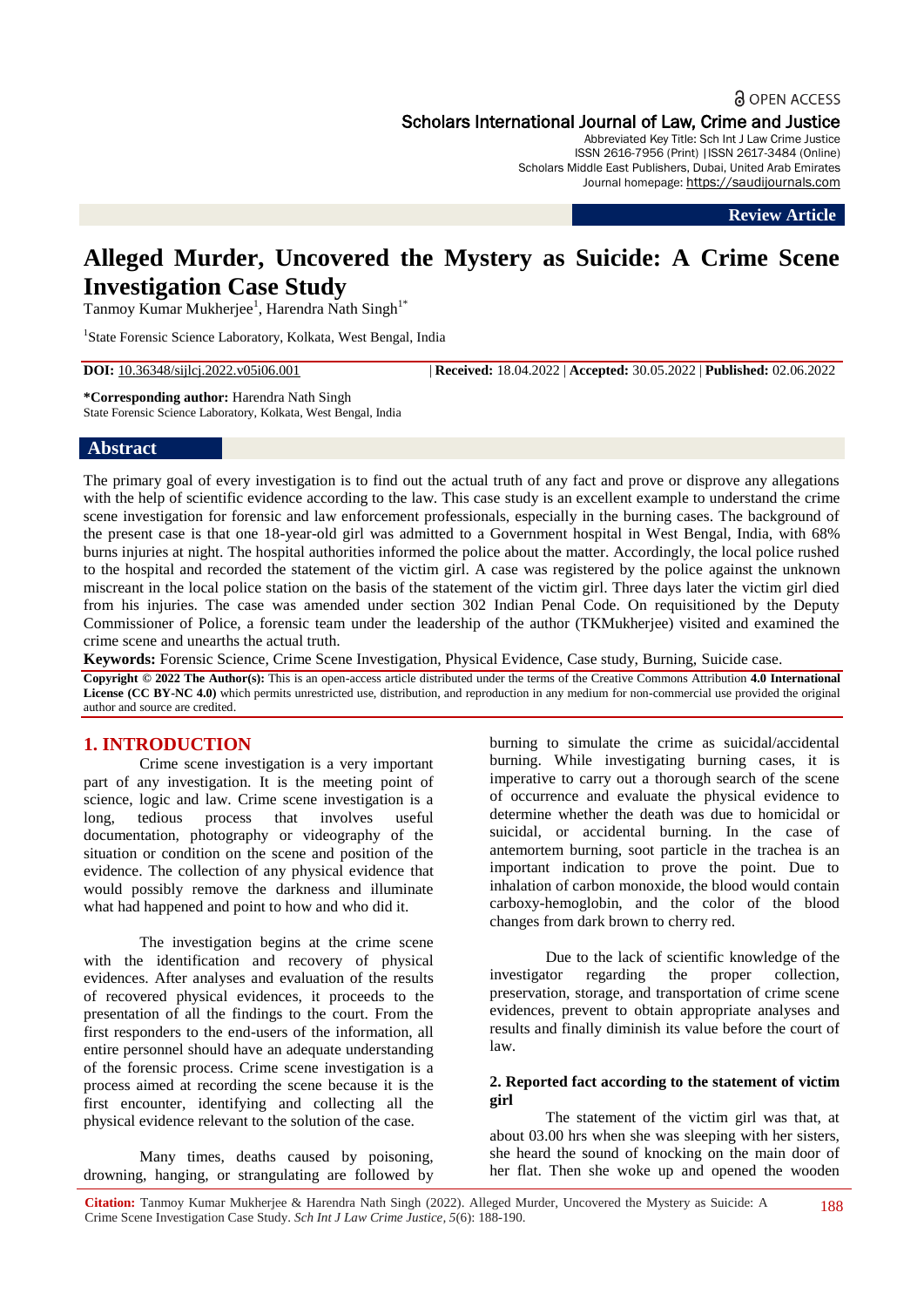entrance door. The collapsible gate at the entrance was closed at that time. After opening the main door victim saw through the gap of the collapsible gate that one unknown person wearing a black cap was standing in front of the door. Seeing the unknown person she was about to close the door and at that time the unknown person threw some liquid on her backside resulting in her backside ablaze. Hearing the scream of the victim, her parents came out of their room and extinguished the fire with the help of water, and with the help of the neighbor and family members, she was removed to the hospital and admitted to the female burn ward. Three days later the victim girl succumbed to her injuries. Over the statement of the victim girl, this case was registered in the local police station against the unknown miscreant's u/s 302IPC.

# **3. Information & evidence collect by police:**

During the investigation, police seized burnt wearing apparel of the victim from the place of occurrence. Several witnesses including the family members, neighbors, and friends of the victim were examined. Investigation revealed that the victim was a student of class XI. The victim has four sisters and one elder brother. All sisters and elder brothers used to sleep in one room and their parents used to sleep in another room in their flat. Police collect the post-mortem examination report where the autopsy surgeon opined that the death was due to the effects of burn injuries antemortem in nature.

### **4. Forensic Crime Scene Investigation and Discussions:**

# **4.1 Description of the P.O**

The P.O was a four storage building and the incident had happened inside a south opening two rooms flat located on the 3rd floor. The rough sketch of the flat is given below (not to scale).



Fig: Rough sketch of the P.O (Not to scale)

### **4.2 Observation and examination:**

- The said flat consisted of two rooms, one kitchen, and one toilet cum bathroom. The only entrance/exit gate consisted of one metallic collapsible gate and one ply-board door.
- The corridor from the entry gate to the northern side bedroom having a dimension of  $\sim$ 12.5 feet x 4 feet, where the incident reportedly took place was examined. The said corridor was found to be apparently clean. On the eastern side of the corridor, one bluecolored old metallic almirah having no door was kept. The almirah was found to be used as a shoe rack and was found kept  $\sim$  3feet away from the only entrance/exit gate of the flat.
- Some black-colored burnt tiny sticky depositions appeared to be deposition of

synthetic clothing materials were observed on the floor of the said corridor on the eastern side of corridor located in between the gap of the metallic almirah and wooden door panel.

- The team used the ALS (455 nm. Alternative Light Source with yellow filter/barrier). Some oily deposition characteristics of Hydro-Carbon deposition were found on the eastern side of the floor of the said corridor at a distance of  $\sim$ 2.5 -3 feet from the entry/exit door even at the lower portion of the eastern side wall at a height of  $\sim$  8 inches from the floor.
- No any others significant depositions of Hydro-Carbon could be observed neither on the interior side nor on the exterior side of the single panel wooden entry/exit door. No